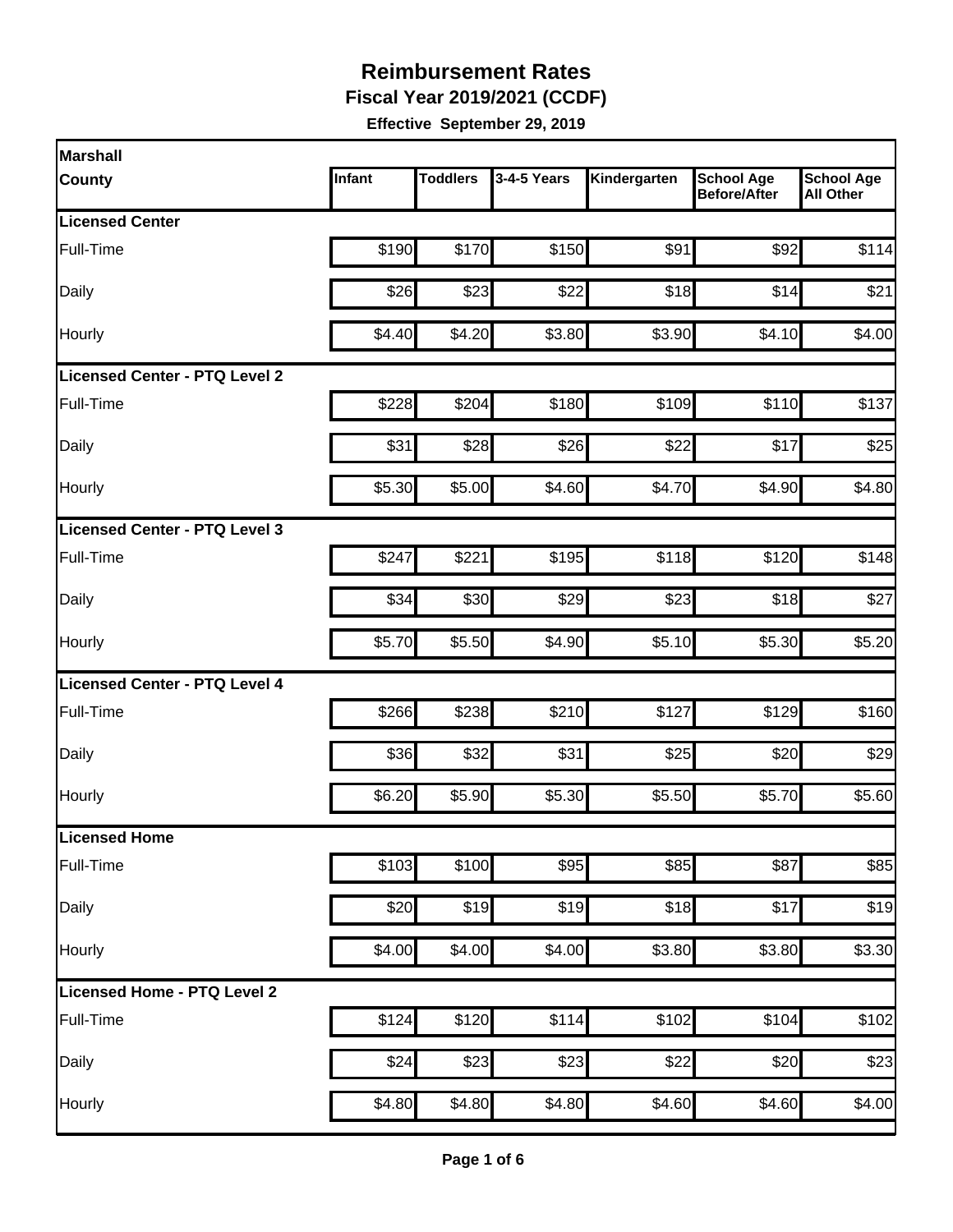**Fiscal Year 2019/2021 (CCDF)** 

| Marshall                                 |        |                 |                  |                  |                                          |                                       |
|------------------------------------------|--------|-----------------|------------------|------------------|------------------------------------------|---------------------------------------|
| County                                   | Infant | <b>Toddlers</b> | 3-4-5 Years      | Kindergarten     | <b>School Age</b><br><b>Before/After</b> | <b>School Age</b><br><b>All Other</b> |
| Licensed Home - PTQ Level 3              |        |                 |                  |                  |                                          |                                       |
| Full-Time                                | \$134  | \$130           | \$124            | \$111            | \$113                                    | \$111                                 |
| Daily                                    | \$26   | \$25            | \$25             | \$23             | \$22                                     | \$25                                  |
| Hourly                                   | \$5.20 | \$5.20          | \$5.20           | \$4.90           | \$4.90                                   | \$4.30                                |
| Licensed Home - PTQ Level 4              |        |                 |                  |                  |                                          |                                       |
| Full-Time                                | \$144  | \$140           | \$133            | \$119            | \$122                                    | \$119                                 |
| Daily                                    | \$28   | \$27            | \$27             | \$25             | \$24                                     | \$27                                  |
| Hourly                                   | \$5.60 | \$5.60          | \$5.60           | \$5.30           | \$5.30                                   | \$4.60                                |
| <b>Registered Ministry</b>               |        |                 |                  |                  |                                          |                                       |
| Full-Time                                | \$111  | \$107           | \$87             | \$67             | \$20                                     | \$79                                  |
| Daily                                    | \$22   | \$21            | \$17             | \$14             | \$4                                      | \$16                                  |
| Hourly                                   | \$4.40 | \$2.20          | \$2.20           | \$2.20           | \$2.90                                   | \$2.90                                |
| <b>Registered Ministry - PTQ Level 1</b> |        |                 |                  |                  |                                          |                                       |
| Full-Time                                | \$151  | \$139           | \$119            | \$79             | \$56                                     | \$97                                  |
| Daily                                    | \$24   | \$22            | \$20             | \$16             | \$9                                      | \$19                                  |
| Hourly                                   | \$4.40 | \$3.20          | \$3.00           | \$3.10           | \$3.50                                   | \$3.50                                |
| <b>Registered Ministry - PTQ Level 2</b> |        |                 |                  |                  |                                          |                                       |
| Full-Time                                | \$228  | \$204           | \$180            | \$109            | \$110                                    | \$137                                 |
| Daily                                    | \$31   | \$28            | $\overline{$}26$ | $\overline{$22}$ | \$17                                     | \$25                                  |
| Hourly                                   | \$5.30 | \$5.00          | \$4.60           | \$4.70           | \$4.90                                   | \$4.80                                |
| <b>Registered Ministry - PTQ Level 3</b> |        |                 |                  |                  |                                          |                                       |
| Full-Time                                | \$247  | \$221           | \$195            | \$118            | \$120                                    | \$148                                 |
| Daily                                    | \$34   | \$30            | \$29             | \$23             | \$18                                     | \$27                                  |
| Hourly                                   | \$5.70 | \$5.50          | \$4.90           | \$5.10           | \$5.30                                   | \$5.20                                |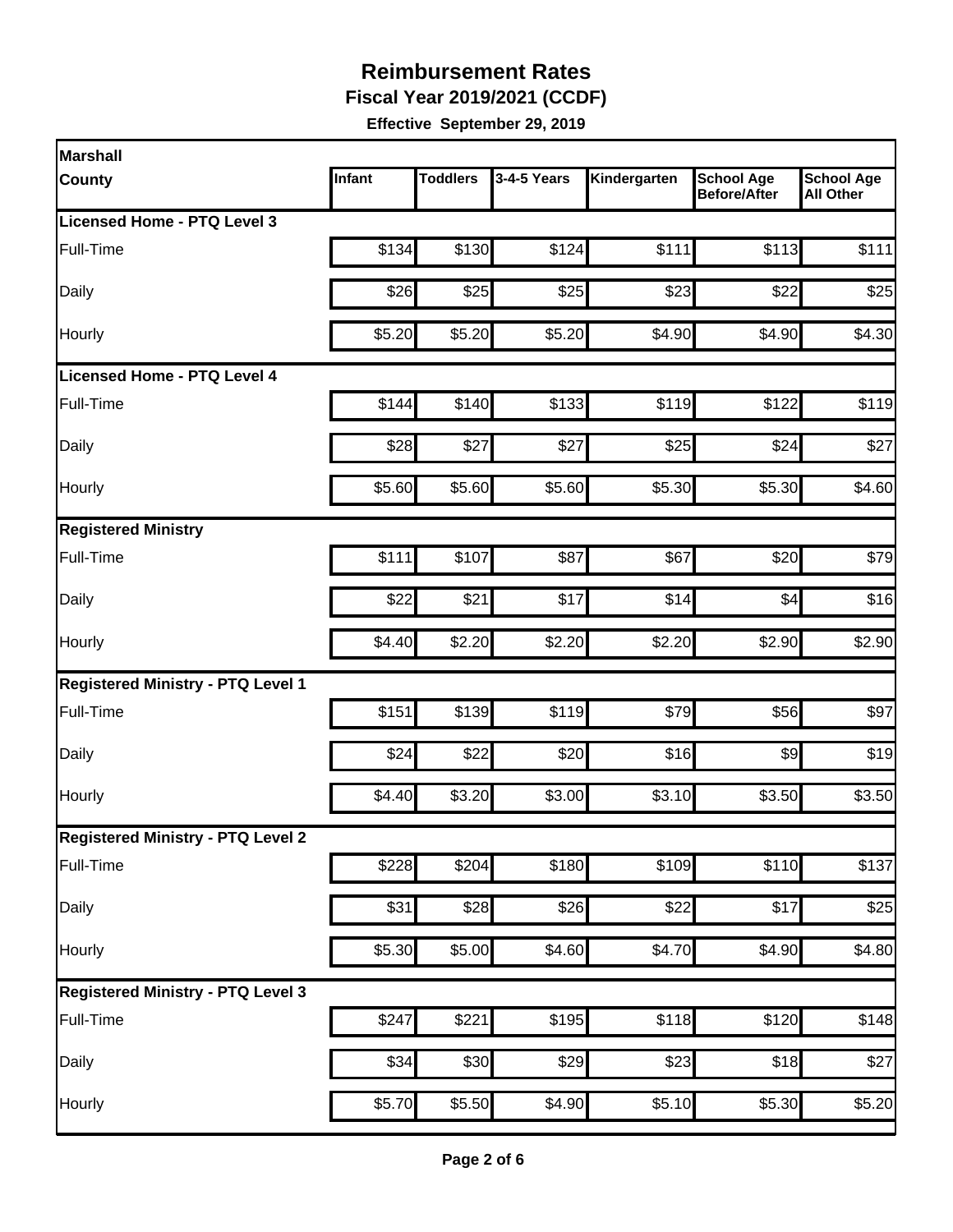**Fiscal Year 2019/2021 (CCDF)** 

| Marshall                                 |        |                 |             |              |                                          |                                       |
|------------------------------------------|--------|-----------------|-------------|--------------|------------------------------------------|---------------------------------------|
| <b>County</b>                            | Infant | <b>Toddlers</b> | 3-4-5 Years | Kindergarten | <b>School Age</b><br><b>Before/After</b> | <b>School Age</b><br><b>All Other</b> |
| <b>Registered Ministry - PTQ Level 4</b> |        |                 |             |              |                                          |                                       |
| Full-Time                                | \$266  | \$238           | \$210       | \$127        | \$129                                    | \$160                                 |
| Daily                                    | \$36   | \$32            | \$31        | \$25         | \$20                                     | \$29                                  |
| Hourly                                   | \$6.20 | \$5.90          | \$5.30      | \$5.50       | \$5.70                                   | \$5.60                                |
| <b>Exempt Center</b>                     |        |                 |             |              |                                          |                                       |
| Full-Time                                | \$111  | \$107           | \$87        | \$67         | \$20                                     | \$79                                  |
| Daily                                    | \$22   | \$21            | \$17        | \$14         | \$4                                      | \$16                                  |
| Hourly                                   | \$4.40 | \$2.20          | \$2.20      | \$2.20       | \$2.90                                   | \$2.90                                |
| <b>Accredited Exempt Center</b>          |        |                 |             |              |                                          |                                       |
| Full-Time                                | \$138  | \$125           | \$105       | \$100        | \$99                                     | \$125                                 |
| Daily                                    | \$29   | \$25            | \$24        | \$20         | \$15                                     | \$23                                  |
| Hourly                                   | \$4.80 | \$4.60          | \$4.20      | \$4.30       | \$4.50                                   | \$4.40                                |
| <b>Exempt Home</b>                       |        |                 |             |              |                                          |                                       |
| Full-Time                                | \$83   | \$73            | \$73        | \$73         | \$54                                     | \$65                                  |
| Daily                                    | \$20   | \$17            | \$17        | \$16         | \$13                                     | \$16                                  |
| Hourly                                   | \$2.70 | \$2.60          | \$2.70      | \$2.60       | \$2.40                                   | \$2.20                                |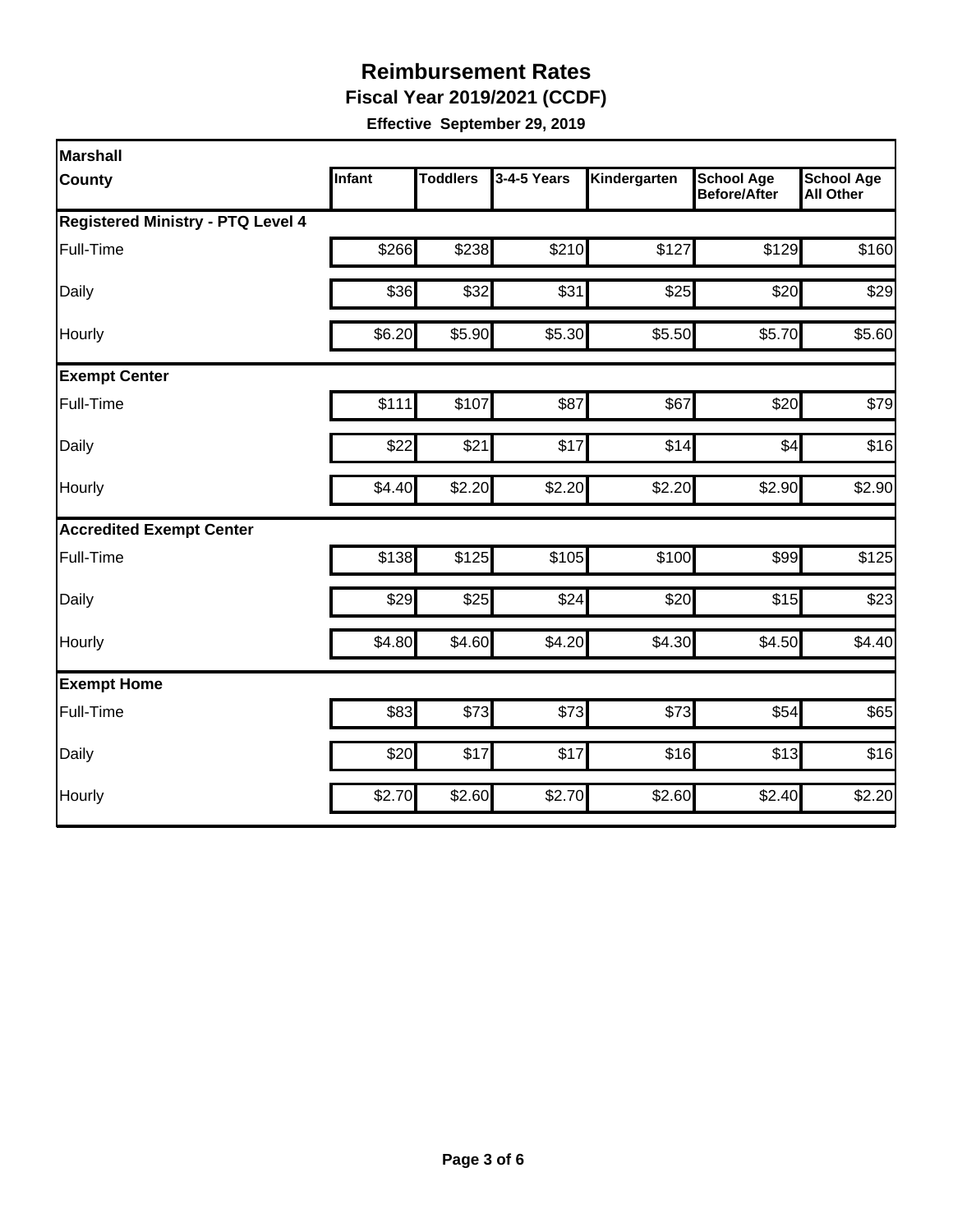#### **Reimbursement Rates School Year 2019/2021 (OMW Pre-K)**

| Marshall                      |        |                 |             |              |                                          |                                       |
|-------------------------------|--------|-----------------|-------------|--------------|------------------------------------------|---------------------------------------|
| <b>County</b>                 | Infant | <b>Toddlers</b> | 3-4-5 Years | Kindergarten | <b>School Age</b><br><b>Before/After</b> | <b>School Age</b><br><b>All Other</b> |
| Licensed Center - PTQ Level 3 |        |                 |             |              |                                          |                                       |
| Full-Time                     |        |                 | \$214.50    |              |                                          |                                       |
| Daily                         |        |                 |             |              |                                          |                                       |
| Hourly                        |        |                 |             |              |                                          |                                       |
| Licensed Center - PTQ Level 4 |        |                 |             |              |                                          |                                       |
| Full-Time                     |        |                 | \$231.00    |              |                                          |                                       |
| Daily                         |        |                 |             |              |                                          |                                       |
| Hourly                        |        |                 |             |              |                                          |                                       |
| Licensed Home - PTQ Level 3   |        |                 |             |              |                                          |                                       |
| Full-Time                     |        |                 | \$136.40    |              |                                          |                                       |
| Daily                         |        |                 |             |              |                                          |                                       |
| Hourly                        |        |                 |             |              |                                          |                                       |
| Licensed Home - PTQ Level 4   |        |                 |             |              |                                          |                                       |
| Full-Time                     |        |                 | \$146.30    |              |                                          |                                       |
| Daily                         |        |                 |             |              |                                          |                                       |
| Hourly                        |        |                 |             |              |                                          |                                       |
| VCP Ministry - PTQ Level 0    |        |                 |             |              |                                          |                                       |
| Full-Time                     |        |                 | \$95.70     |              |                                          |                                       |
| Daily                         |        |                 |             |              |                                          |                                       |
| Hourly                        |        |                 |             |              |                                          |                                       |
| VCP Ministry - PTQ Level 3    |        |                 |             |              |                                          |                                       |
| Full-Time                     |        |                 | \$214.50    |              |                                          |                                       |
| Daily                         |        |                 |             |              |                                          |                                       |
| Hourly                        |        |                 |             |              |                                          |                                       |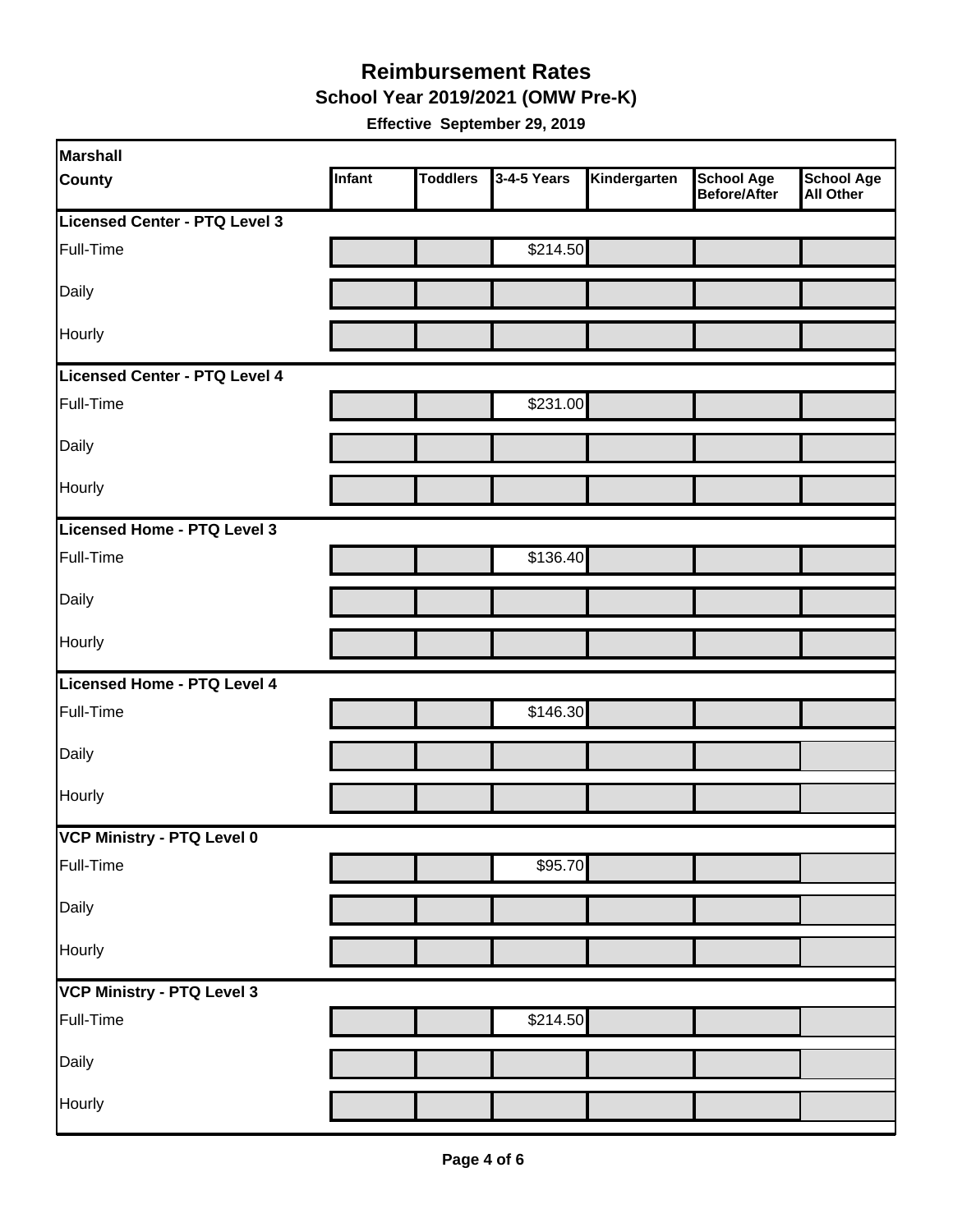**School Year 2019/2021 (OMW Pre-K)** 

| Marshall                                       |        |                 |             |              |                                   |                                       |
|------------------------------------------------|--------|-----------------|-------------|--------------|-----------------------------------|---------------------------------------|
| <b>County</b>                                  | Infant | <b>Toddlers</b> | 3-4-5 Years | Kindergarten | <b>School Age</b><br>Before/After | <b>School Age</b><br><b>All Other</b> |
| <b>VCP Ministry - PTQ Level 4</b>              |        |                 |             |              |                                   |                                       |
| Full-Time                                      |        |                 | \$231.00    |              |                                   |                                       |
| Daily                                          |        |                 |             |              |                                   |                                       |
| Hourly                                         |        |                 |             |              |                                   |                                       |
| <b>Private Accredited School - PTQ Level 0</b> |        |                 |             |              |                                   |                                       |
| Full-Time                                      |        |                 | \$165.00    |              |                                   |                                       |
| Daily                                          |        |                 |             |              |                                   |                                       |
| Hourly                                         |        |                 |             |              |                                   |                                       |
| Private Accredited School - PTQ Level 1        |        |                 |             |              |                                   |                                       |
| Full-Time                                      |        |                 | \$165.00    |              |                                   |                                       |
| Daily                                          |        |                 |             |              |                                   |                                       |
| Hourly                                         |        |                 |             |              |                                   |                                       |
| <b>Private Accredited School - PTQ Level 2</b> |        |                 |             |              |                                   |                                       |
| Full-Time                                      |        |                 | \$198.00    |              |                                   |                                       |
| Daily                                          |        |                 |             |              |                                   |                                       |
| Hourly                                         |        |                 |             |              |                                   |                                       |
| <b>Private Accredited School - PTQ Level 3</b> |        |                 |             |              |                                   |                                       |
| Full-Time                                      |        |                 | \$214.50    |              |                                   |                                       |
| Daily                                          |        |                 |             |              |                                   |                                       |
| Hourly                                         |        |                 |             |              |                                   |                                       |
| Private Accredited School - PTQ Level 4        |        |                 |             |              |                                   |                                       |
| Full-Time                                      |        |                 | \$231.00    |              |                                   |                                       |
| Daily                                          |        |                 |             |              |                                   |                                       |
| Hourly                                         |        |                 |             |              |                                   |                                       |